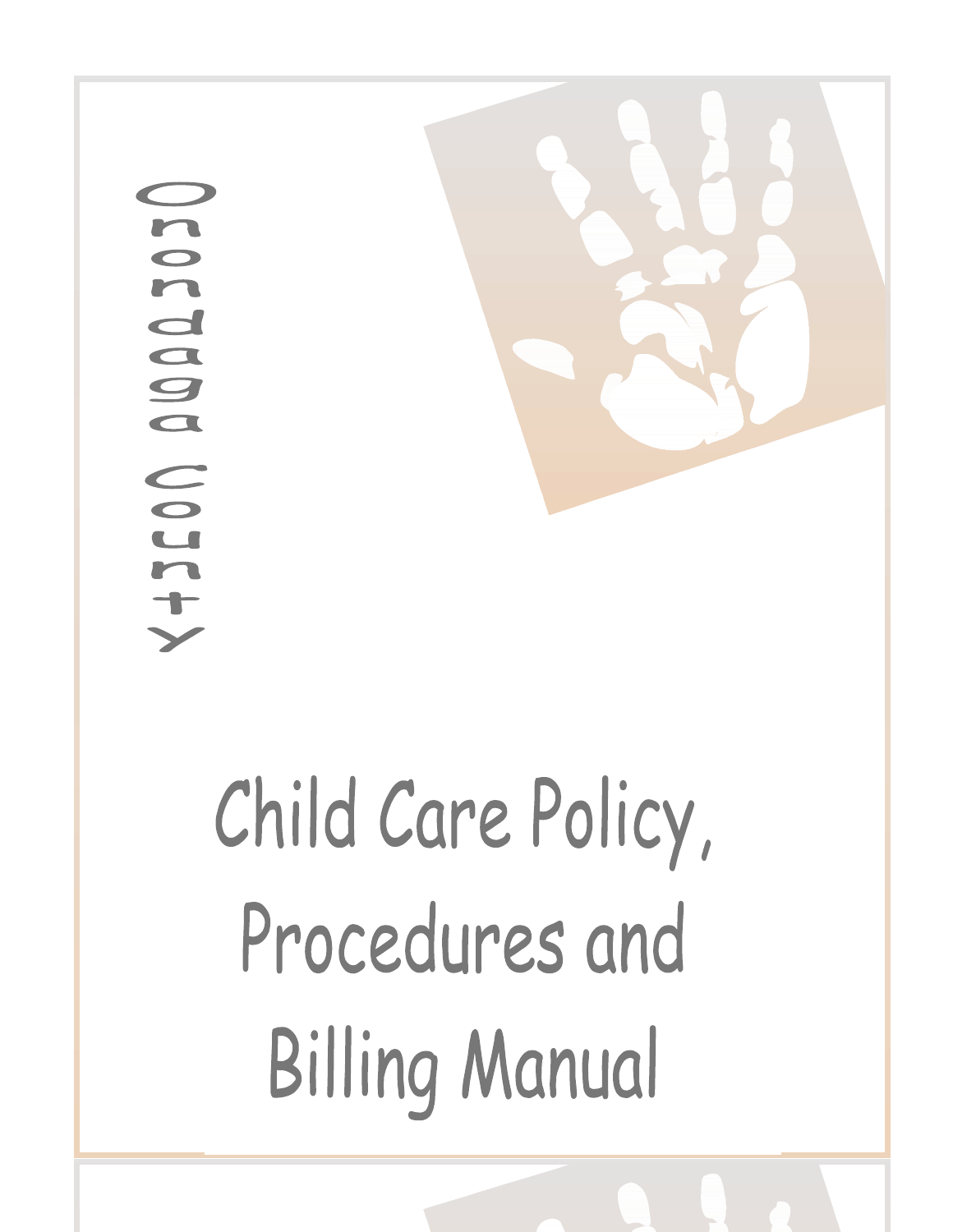To All Onondaga County Child Care Providers:

This manual has been compiled to summarize all of the information you may need as a provider of child care in one document. If changes occur to policies, procedures or billing processes, we will update this online manual as soon as possible.

If you have questions about information contained in this manual, the following is a list of current unit supervisors and contacts with their phone numbers. If you have specific case-related questions, please contact the child care worker assigned to the case before contacting the supervisor of that area.

| $\Rightarrow$ Financial Operations -Billing<br>4 <sup>th</sup> Floor, Civic Center<br>421 Montgomery Street<br>Syracuse, NY 13202 | Theresa Dimovski<br>435-2947<br>Fax 435-3590  |
|-----------------------------------------------------------------------------------------------------------------------------------|-----------------------------------------------|
| $\Rightarrow$ Day Care Services Unit (DCS)<br>5 <sup>th</sup> Floor, Civic Center<br>421 Montgomery St<br>Syracuse, NY 13202      | Ann Ricciardiello<br>435-5683<br>Fax 435-5682 |
| $\Rightarrow$ JOBSplus!<br>677 South Salina Street<br>Syracuse, NY 13202                                                          | Julius Hefti<br>442-3242<br>Fax 442-3254      |
| $\Rightarrow$ Protective/Preventive Cases<br>5 <sup>th</sup> Floor, Civic Center<br>421 Montgomery St<br>Syracuse, NY 13202       | Bill Glaski<br>435-2163<br>Fax 435-2465       |

If you are unable to resolve your concerns by talking to the child care workers or their supervisors, please contact Cecelia Ciocca –Income Maintenance Supervisor II- at 435-2700 ext. 7513 or Ava Kerznowski -Assistant Commissioner at 435-2700 ext. 7550 (authorization issues or general child care issues) or Theresa Dimovski- Administrative Supervisor – Financial Operations at 435-2947 (billing/payment issues). We are hopeful that this document will clarify our policies and procedures, and make the authorization and payment process smoother for you as child care providers.

As a vendor for Onondaga County, you are responsible for knowing and complying with the rules, policies and procedures in this Manual. The County reserves the right to inspect, audit and monitor provider operations for compliance.

We appreciate the quality care you provide to our clients. Your efforts, collectively and individually, have made it possible for parents to realize their dreams in financially supporting their children and helping children remain with their families.

Sincerely,

Sarah G. Merrick Commissioner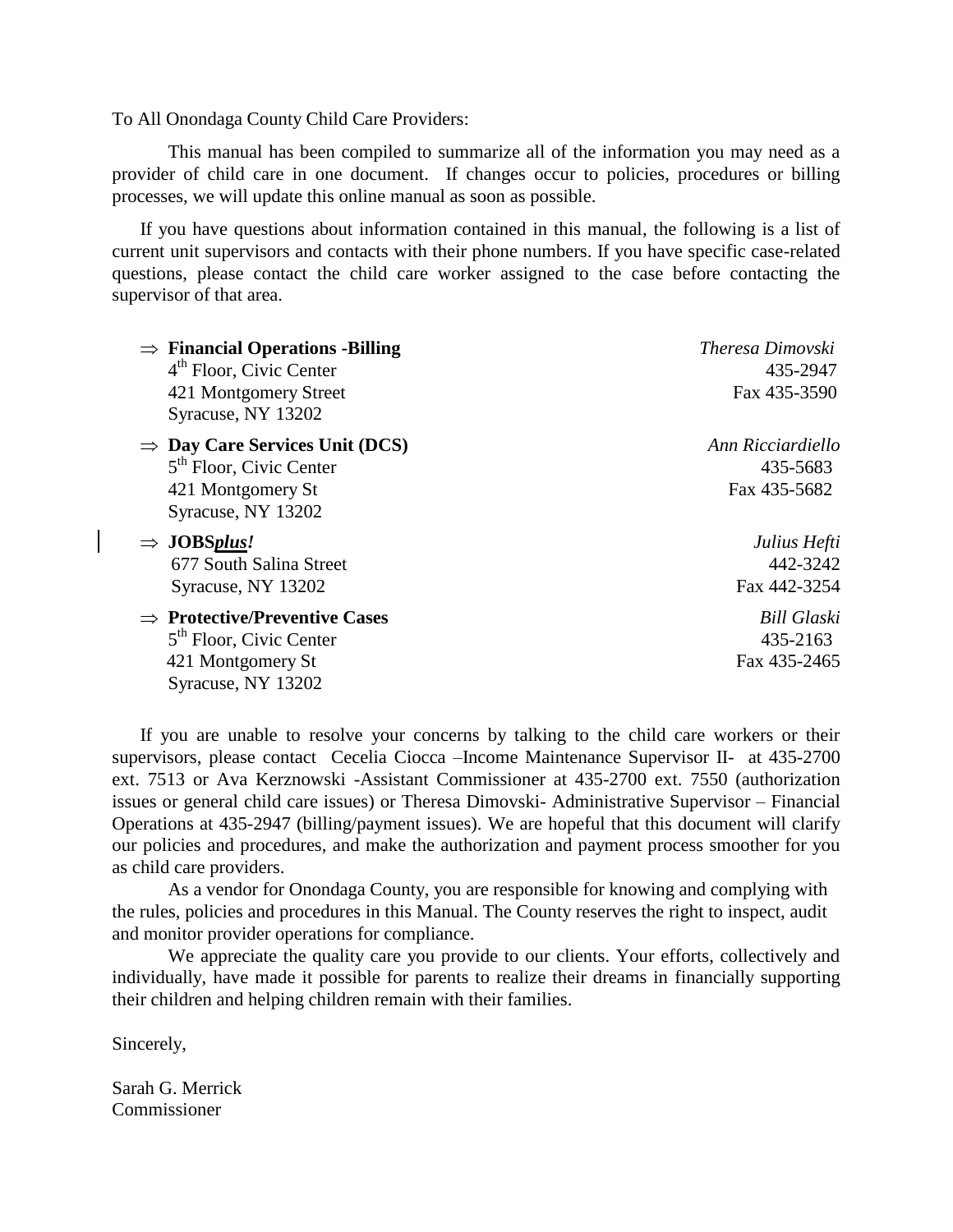# **ONONDAGA COUNTY CHILD CARE POLICY, PROCEDURES AND BILLING MANUAL**

| <b>1.0 INTRODUCTION</b>                                                                                                                                                                                                                                                                                                                                                                                                            | 3                                                      |
|------------------------------------------------------------------------------------------------------------------------------------------------------------------------------------------------------------------------------------------------------------------------------------------------------------------------------------------------------------------------------------------------------------------------------------|--------------------------------------------------------|
| 2.0 TYPES OF PROVIDERS WHO PROVIDE CHILD CARE                                                                                                                                                                                                                                                                                                                                                                                      | $\mathbf{3}$                                           |
| <b>2.1 FAMILY DAY CARE PROVIDERS/REGISTERED PROVIDERS</b><br><b>2.2 GROUP FAMILY DAY CARE PROVIDERS</b><br><b>2.3 DAY CARE CENTERS</b><br><b>2.4 SCHOOL-AGE CHILD CARE</b><br>2.5 LEGALLY EXEMPT (INFORMAL) CHILD CARE PROVIDERS                                                                                                                                                                                                   | 3                                                      |
| 3.0 CHILD CARE UNITS                                                                                                                                                                                                                                                                                                                                                                                                               | 5                                                      |
| 3.1 DAY CARE SERVICES UNIT (DCS)<br>3.2 JOBSPLUS!<br>3.3 PROTECTIVE/PREVENTIVE (P/P)<br><b>3.4 FOSTER CARE DAY CARE</b>                                                                                                                                                                                                                                                                                                            | 5<br>6<br>6<br>7                                       |
| <b>4.0 AUTHORIZATION PROCESS</b>                                                                                                                                                                                                                                                                                                                                                                                                   | 7                                                      |
| <b>6.1 AUTHORIZATION NOTICE ("ACCEPTANCE LETTER")</b><br><b>6.2 EXTENDING CHILD CARE AUTHORIZATIONS</b>                                                                                                                                                                                                                                                                                                                            | 7<br>8                                                 |
| <b>5.0 DISCONTINUANCE/DENIAL NOTICES</b>                                                                                                                                                                                                                                                                                                                                                                                           | 8                                                      |
| 6.0 BILLING COMMENT CONTINUES.                                                                                                                                                                                                                                                                                                                                                                                                     |                                                        |
| <b>6.1 BILLING/PAYMENT PROCESS</b><br><b>6.2 OBTAINING BILLING FORMS</b><br><b>6.3 COMPLETING THE BILLING FORMS</b><br><b>6.4 PARENT FEES/FAMILY SHARE</b><br><b>6.5 NON-CUSTODIAL PARENT CONTRIBUTION</b><br><b>6.6 PARTIAL PAYMENTS</b><br><b>6.7 BILLING ERRORS AND OMISSIONS/RE-BILLING</b><br><b>6.8 OVERPAYMENTS</b><br><b>6.9 BILLING DISPUTES/APPEAL PROCESS</b><br><b>6.10 REGISTRATION FEES/ACTIVITY FEES/OTHER FEES</b> | 9<br>9<br>10<br>11<br>12<br>12<br>12<br>12<br>12<br>13 |
|                                                                                                                                                                                                                                                                                                                                                                                                                                    | 13                                                     |
| <b>8.1 FRAUD ALLEGATIONS CONCERNING PROVIDERS</b><br><b>8.2 FRAUD ALLEGATIONS CONCERNING CLIENTS</b>                                                                                                                                                                                                                                                                                                                               | 13<br>14                                               |
|                                                                                                                                                                                                                                                                                                                                                                                                                                    | 14                                                     |
|                                                                                                                                                                                                                                                                                                                                                                                                                                    | 15                                                     |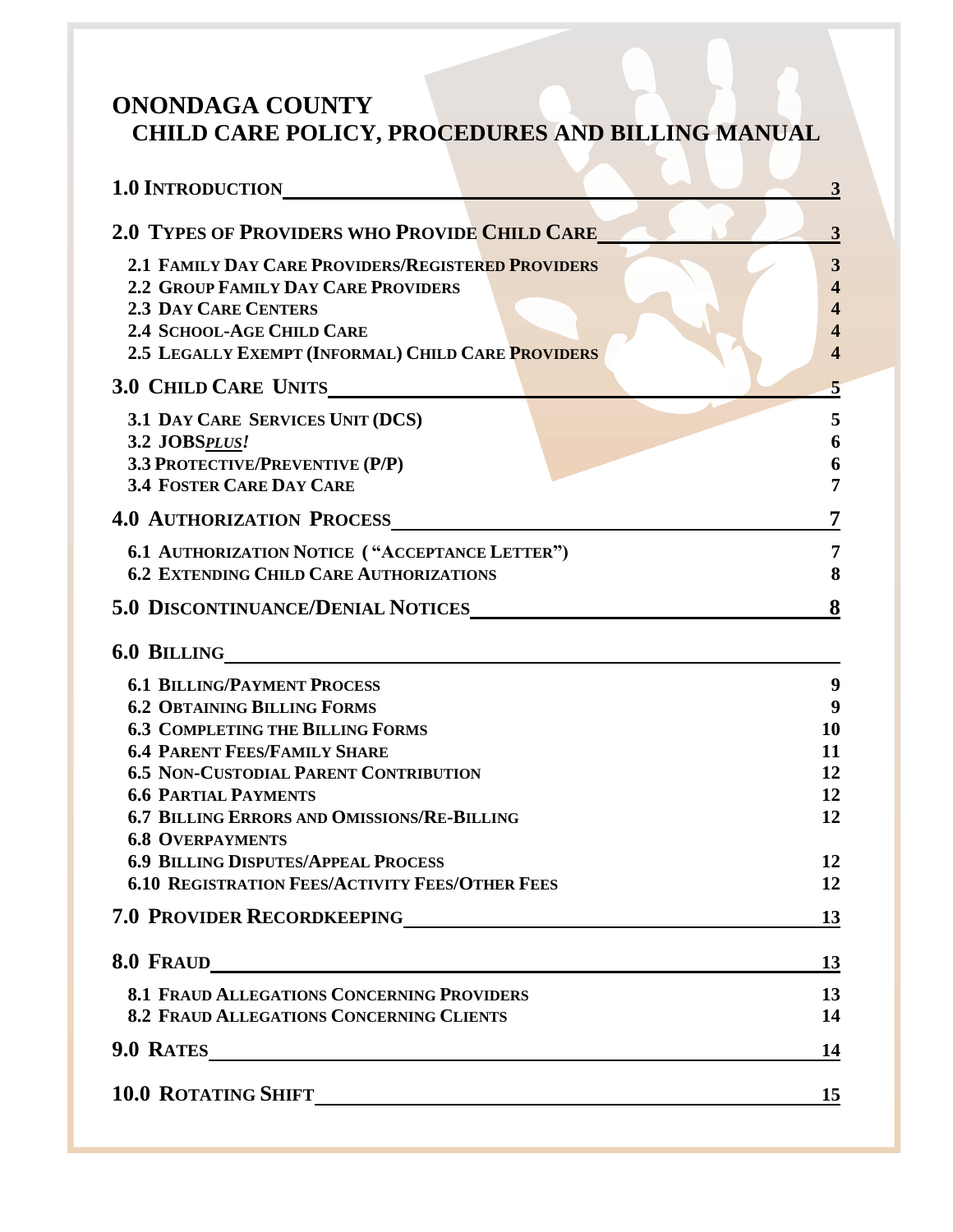| 11.0 SEPARATE PROVIDER/CLIENT AGREEMENTS                    | 15        |
|-------------------------------------------------------------|-----------|
|                                                             | 15        |
|                                                             | 15        |
|                                                             | 16        |
|                                                             | 16        |
| 16.0 TRANSPORTATIONNALL CONTRACTED AND TRANSPORTATION       | <b>17</b> |
| <b>17.0 TRANSFERS BETWEEN PROVIDERS</b>                     | 17        |
|                                                             | 18        |
| <b>19.0 RESOURCES, INFORMATIONAL MEETINGS AND TRAININGS</b> | <b>18</b> |
| <b>19.1 CHILD CARE RESOURCE CONTACTS</b>                    | 18        |
| <b>19.2 INFORMATIONAL MEETINGS</b>                          | 18        |
| 19.3 TRAININGS                                              | 19        |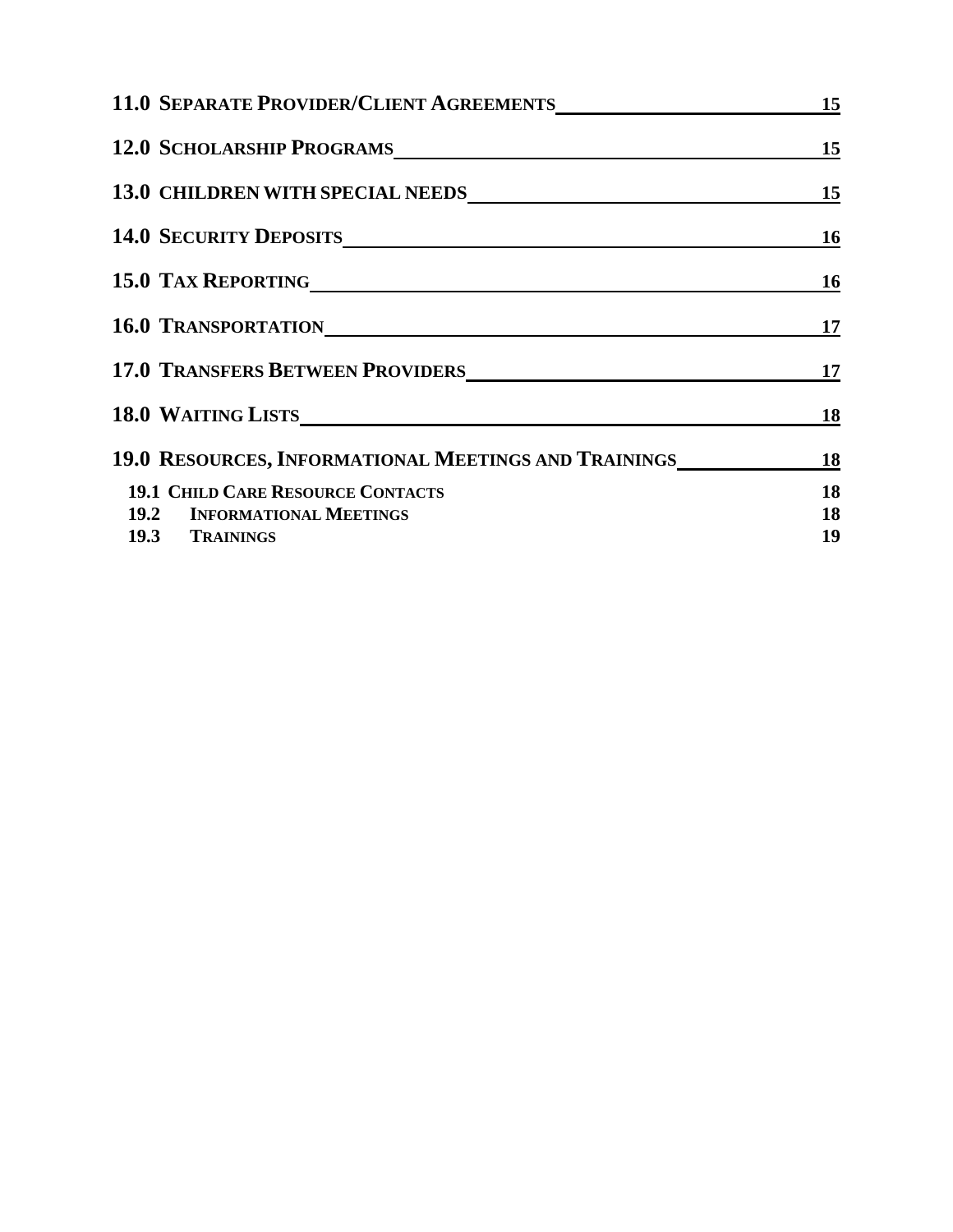# **ONONDAGA COUNTY CHILD CARE POLICIES, PROCEDURES AND BILLING MANUAL**

# **1.0 INTRODUCTION**

- This document constitutes the operating policies and procedures for all child care providers who provide child care and receive payment for child care services through the Onondaga County Department of Social Services-Economic Security (OCDSS-ES).
- OCDSS-ES will have the most current *Child Care Policies, Procedures and Billing Manual* available on OCDSS-ES website at<http://www.ongov.net/dss/dayCare.html>

# **2.0 TYPES OF PROVIDERS WHO PROVIDE CHILD CARE**

The following are the types of child care providers covered by this manual and a list of child care resources.

Note: for information or guidance on licensing or registration issues, contact:

NYS Office of Children and Family Services Syracuse Regional Office The Atrium 100 S. Salina Street, Suite 350 Syracuse, NY 13202 (315) 423-1202

## **2.1 FAMILY DAY CARE PROVIDERS/REGISTERED PROVIDERS**

Family Day Care Providers care for up to six children at a time in a residence. They may add one to two school-age children with approval of their Registrar (maximum allowable number includes the provider's own children who have not yet entered kindergarten). There must be at least one provider present for every two children under two years of age. Capacity must be approved by the provider's Registrar. Registered providers may provide overnight care as long as they are in compliance with New York State Regulations 417.3(c), 417.7(a), and 417.8(a). The local Registrar, Child Care Solutions, works under the auspices of the New York State Office of Children & Family Services.

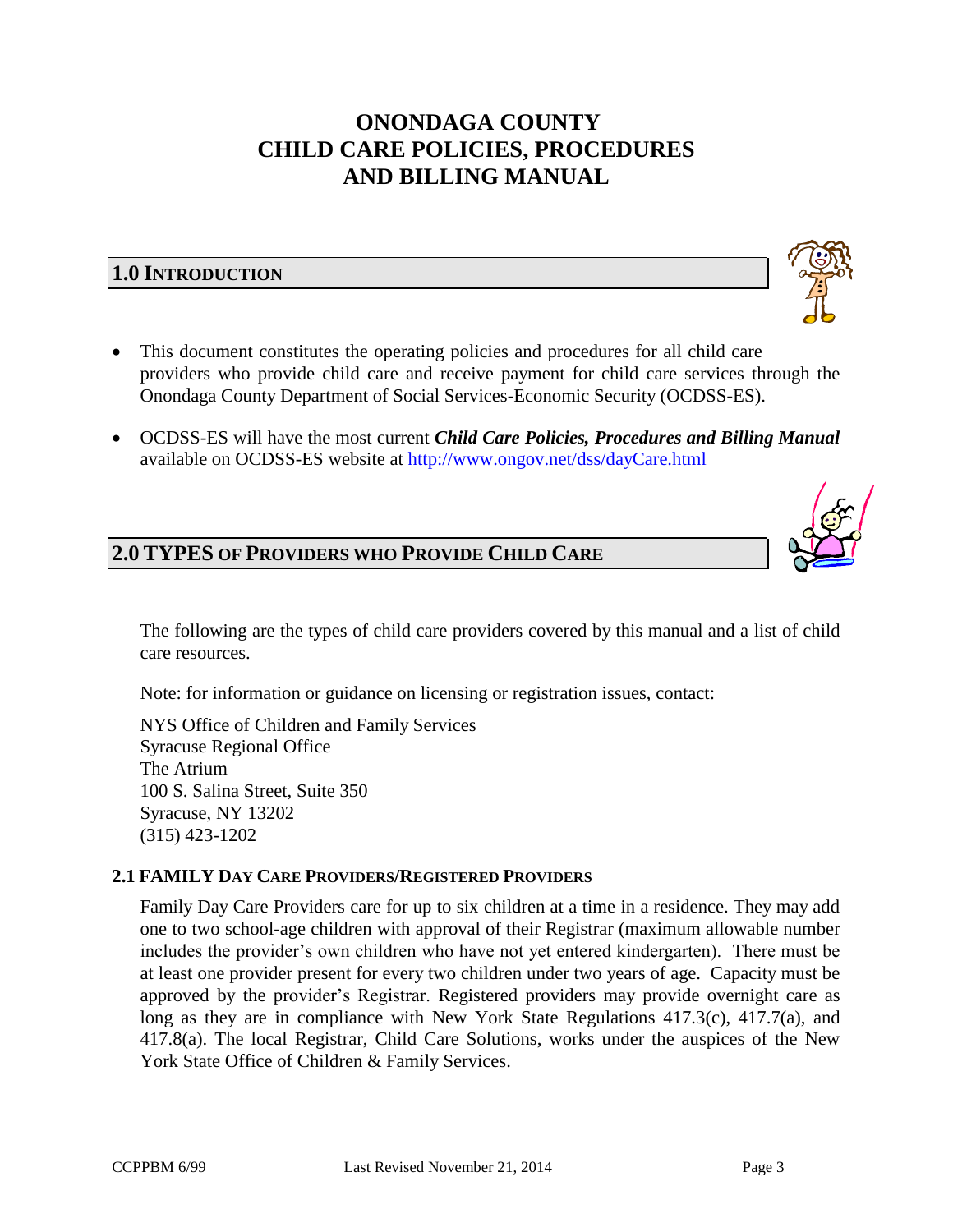## **2.2 GROUP FAMILY DAY CARE PROVIDERS**

Group Family Day Care Providers care for up to twelve children at a time in a residence and may add up to four school-age children with approval of their Licensor (maximum allowable number includes the provider's own children who have not yet entered kindergarten). A provider must use an assistant when more than eight children are present and there must be at least one provider present for every two children under two years of age. Capacity must be approved by the provider's Licensor. Licensed providers may provide overnight care as long as they are in compliance with New York State Regulations 416.3(c), 416.7(a), and 416.8(a). They are licensed by the New York State Office of Children & Family Services.

## **2.3 DAY CARE CENTERS**

Day Care Centers are licensed facilities that provide care for more than six children. They are licensed by the New York State Office of Children & Family Services.

## **2.4 SCHOOL-AGE CHILD CARE**

School-age child care programs are in registered facilities and provide care for more than six children. They, generally, serve school-age children from kindergarten through age 12 and care for children during non-school hours. They also may provide care during school vacation periods and holidays. The local Registrar, Child Care Solutions, works under the auspices of the New York State Office of Children & Family Services.

## **Note: OCDSS-ES does not pay for universal pre-kindergarten or Head Start programs.**

## **2.5 LEGALLY EXEMPT (INFORMAL) CHILD CARE PROVIDERS**

## A. Legally Exempt Family Child Care

These providers are legally exempt from day care licensing or registration requirements but must meet minimum state and county health and safety standards. Legally exempt providers care for one or two unrelated children outside of the child's home or for up to 8 related children. They must be at least 18 years of age, or if less than 18 meet the requirement for the employment of minors. They may provide care for more than two children if it is three hours a day or less. They may be a relative of the child in care, except when they are legally responsible or a caretaker relative of the child(ren). Please note that while other individuals may have been listed in your application as being present at your child care location, you are the person authorized to care for the subsidized child(ren). You, as the authorized provider, must be present and supervising at all times. Employees, volunteers and household members CANNOT substitute for you in caring for the child(ren) and cannot be left alone with the child(ren). Any bill submitted for time during which the authorized provider is not present will be subject to administrative and health/safety review.

To receive subsidy payments these providers must be enrolled AND AUTHORIZED TO RECEIVE DAY CARE SUBSIDY PAYMENTS. Child Care Solutions is the enrolling agency for providers in Onondaga County. They are located at 6724 Thompson Road, Syracuse, NY 13211. They can be reached at: telephone 446-1220, FAX 446-2010 or email [CCS@ childcaresolutionscny.org.](mailto:CCS@childcaresyracuse.org)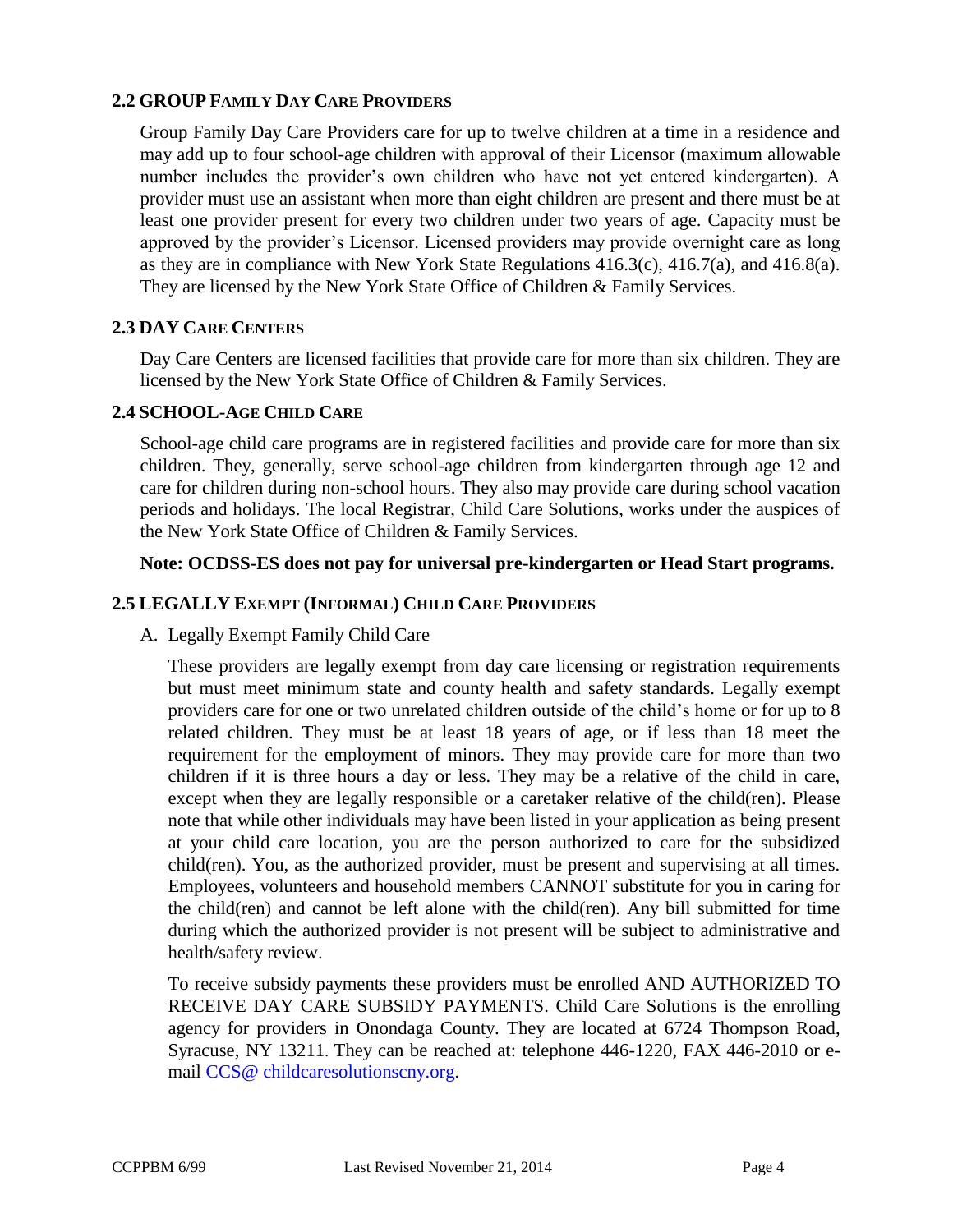B. Legally Exempt Group Child Care

Legally-exempt group child care refers to care provided by those center-based programs, that are not required to be licensed by or registered with the NYS Office of Children and Family Services but which meet all applicable State or local requirements for such child care programs.

Caregivers of legally-exempt group child care include, but are not limited to:

- 1. Pre-kindergarten and nursery school programs for children three years of age or older, and programs for school-age children conducted during non-school hours, operated by public school districts or by private schools or academies which provide elementary or secondary education or both in accordance with the compulsory education requirements of the NYS Education Law, provided that such pre-kindergarten, nursery school or school-age programs are located on the premises or campus where the elementary or secondary education is provided;
- 2. nursery schools and programs for pre-school age children operated by non-profit agencies or organizations or private proprietary agencies which provide services for three or less hours per day;
- 3. summer day camps operated by non-profit agencies or organizations or private proprietary agencies in accordance with Subpart 7-2 of the State Sanitary Code;
- 4. day care centers, family day care homes and other child care programs located on federal property which are operated in compliance with the applicable federal laws and regulations for such child care programs;
- 5. day care centers, family day care homes and other child care programs located on tribal property which are operated in compliance with the applicable tribal laws and regulations for such child care programs; and,
- 6. School-age programs caring for six or fewer children.

To receive subsidy payments these providers must be enrolled AND AUTHORIZED TO RECEIVE DAY CARE SUBSIDY PAYMENTS. Child Care Solutions is the enrolling agency for providers in Onondaga County. They are located at 6724 Thompson Road, Syracuse, NY 13211. They can be reached at: telephone 446-1220, FAX 446-2010 or e-mail [CCS@childcaresolutionscny.org.](mailto:CCS@childcaresyracuse.org)

# **3.0 CHILD CARE UNITS**



There are four units through which a family might be eligible for child care assistance from Onondaga County:

# **3.1 DAY CARE SERVICES UNIT (DCS)**

The Day Care Services Unit includes: (1) Transitional Child Care (TCC) - for families whose Family Assistance case has closed within the last year due to excess income, received Family Assistance three out of the last six months prior to case closing, and whose household income is under 200% of the State poverty level; (2) Low Income Day Care - for families earning under 200% of the State poverty level and not eligible under TCC; (3) Teenage Parent - for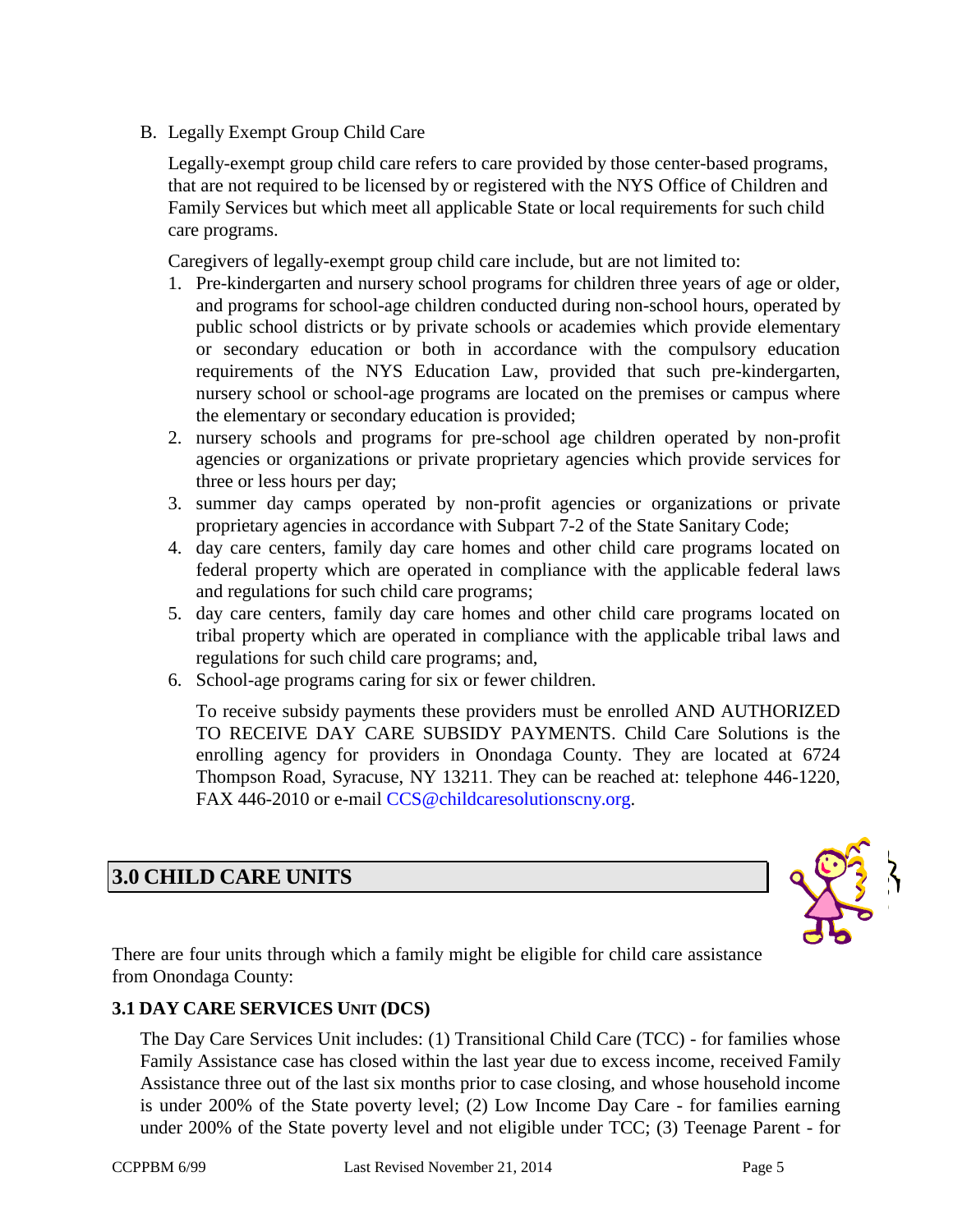parents under the age of 19 and in high school; and (4) Temporary Incapacity - for families where there is medical verification that child care is needed and whose household income is under 200% of the federal poverty level. Furthermore the parent/guardian must have been employed and is expected to return to employment within 30 days.

# **3.2 JOBS***PLUS!*

JOBS*plus!* is Onondaga County's Temporary Assistance's employment program which is a partnership between Onondaga Community College and the Onondaga County Department of Social Services-Economic Security. Anyone who is receiving Temporary Assistance and who is deemed employable is mandated to participate with the JOBS*plus!* program.

Most jobseekers begin working with JOBS*plus!* immediately when they apply for Temporary Assistance. As applicants, if employment is in place or is found, JOBS*plus!*  will work with clients to meet their day care needs within the parameters allowed by regulation. From the time of application for Temporary Assistance, JOBS*plus!* will provide child care for any activities required by JOBS*plus!* until full-time employment is obtained. At that point, child care responsibility is usually transitioned to the Day Care Services Unit.

# **Main Office:**

 Rosamond Gifford Learn to Work Center, 677 South Salina Street, Syracuse, NY 13202 Hours: M – F, 8:00 am – 4:00 pm Phone: 442-3242 Fax: 442-3254

# **Other JOBS***plus!* **Offices:**

• Civic Center: TA/FS Intake/Application Unit,  $2<sup>nd</sup>$  Floor, 421 Montgomery Street, Syracuse, NY 13202 Phone: 435-2700 Fax: 435-3599

# **Who to Call:**

Any problem related to child care issues may be addressed to the individual participant's Child Care Assistance Technical Assistant. If you cannot resolve your issue with their help contact the Supportive Services Team Leader, Julius Hefti (located at the main office at 442-3242 ext. 1117).

# **3.3 PROTECTIVE/PREVENTIVE (P/P)**

These cases involve families serviced by the Department of Children and Family Services - Child Protective or Preventive programs, whose children are not in foster care and where the child care is part of their "approved child welfare plan." **DAY CARE SERVICES ARE AUTHORIZED BY THIS DEPARTMENT.** This Department will ask that Child Care Form-Title XX Preventive/Protective Cases Only be completed. For these cases, Parent Fees are not applicable.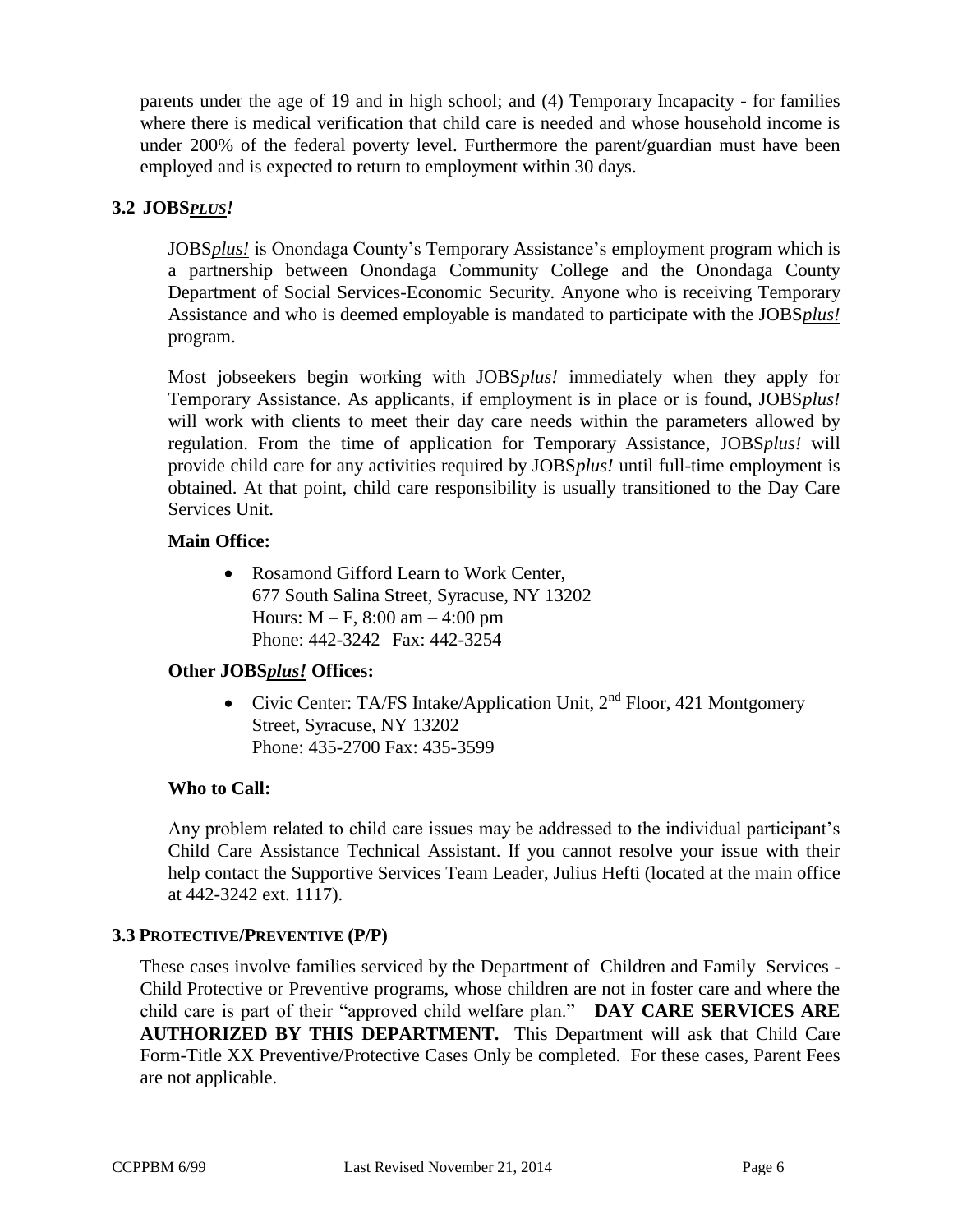## **3.4 FOSTER CARE DAY CARE**

Child care for children who have been placed in foster homes will be paid up to the market rate currently in effect. The provider will be paid, in most cases, by the County. Authorization must come from Children's Division.

# **4.0 AUTHORIZATION PROCESS**



# **4.1 AUTHORIZATION NOTICE ("ACCEPTANCE LETTER")**

- A. **Providers who take children prior to receiving written authorization (except for emergency Protective or Preventive cases as outlined in D below) are not guaranteed payment by the County. The provider must consider a child a private pay client until they receive an authorization from the County.**
- B. An authorization is an agreement that the County will pay the client's child care costs up to the appropriate allowance (less parent fees/family share, if applicable) to a specific provider within the specified periods of authorization. The agreement is between the County and the client only. The County will only pay the specific provider for the days the child(ren) is(are) actually in attendance. The County will not pay two different providers for the same time period.
- C. If a parent uses a child care program above and beyond the authorized days and times, the parent is responsible for payment. The County will pay only for hours the client was working or in assigned activities and will not pay more than the authorized hours that will include travel time. If a provider is aware that the care is being given for reasons not stated, such as shopping, other appointments, etc., the case manager should be contacted.
- D. Providers will be notified in writing when a client is authorized to receive child care assistance. No representative for either the County or the provider should at any time issue or accept an authorization that is not in writing, except in the case of an emergency regarding a Protective, Preventive or Foster Care client. In this case, the Preventive/ Protective Day Care Unit and Foster Care Day Care Unit only can verbally authorize care and written authorization will follow as soon as possible.
- E. If timelines are pressing because of a parent's work or school schedule, the provider can ask the Day Care Unit or JOBS*plus!* worker to fax the authorization.
- F. Dates on the authorization form include the first and last days of service that is authorized.
- G. A copy of any corrections that are made to the original authorization (reduction in hours, or increase in parent fee, for example) will be sent to the provider prior to the date that the change is to take effect.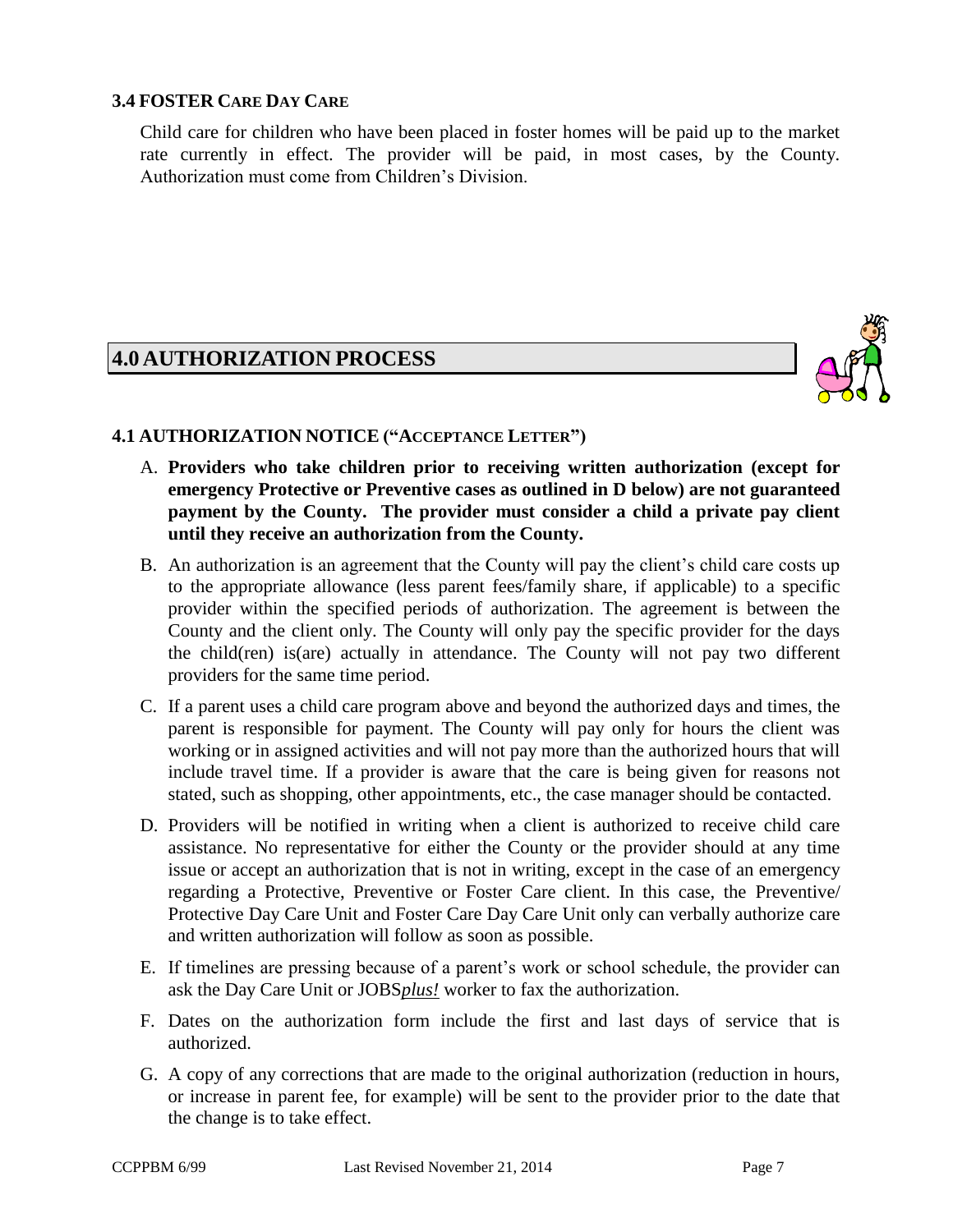- H. Authorizations may be written as follows:
	- A total number of hours for which care is needed for specific days of the week.
	- If days of care are regular it will be noted on the authorization (e.g.,  $M-F$  or  $M$ ,  $W$ ,  $F$ ).
	- If a client works a rotating shift it will be noted on the authorization.
	- School-aged children needing care on school holidays will be authorized for a designated number of hours per day for school holidays.
	- If child care is to be authorized to a provider for a  $6<sup>th</sup>$  day in a week, it will be separately notated on the authorization letter to ensure correct payment.

## **4.2 EXTENDING CHILD CARE AUTHORIZATIONS**

If the County chooses to extend child care services beyond the date indicated on the initial authorization letter, an additional authorization letter indicating a new start and end date will be sent. If a new authorization letter extending care is not received by the provider prior to the end of the original authorization letter, the provider should assume the parent is no longer eligible for child care services.

# **5.0 DISCONTINUANCE/DENIAL NOTICES**



## **NOTE: This section does not apply to transfers to another child care provider - see Section 19 for information on "Transfers between Providers."**

- A. Discontinuance notices will be sent to providers as a mechanism to keep providers informed of child care eligibility status, and, while not required by regulation, are important to advise day care providers of changes in eligibility for which they may bill.
- B. Providers will be mailed a notice of discontinuance prior to any change in child care eligibility status that affects the day care payment. Generally this will be ten days before the discontinuance, however **there is no guarantee**. Notices to providers will be mailed at the same time they are mailed to clients. **By regulation a client is normally entitled to ten days notice, unless she or he waives his or her right. However only she or he may insist on it; a provider does not have that option.**
- C. A discontinuance notice is only necessary if authorized day care is reduced from the time period reflected in the most recent authorization letter.
	- When a client receives a letter of discontinuance, the provider will receive notification that the client is being discontinued. **No letters of discontinuance will be backdated**. They will reflect changes to authorization on or after the date of the letter unless there has been specific agreement between the provider and the County that the effective date of the change is prior to the date the letter is sent. In this case the date the agreement was made and the names of the people who agreed will be noted on the letter.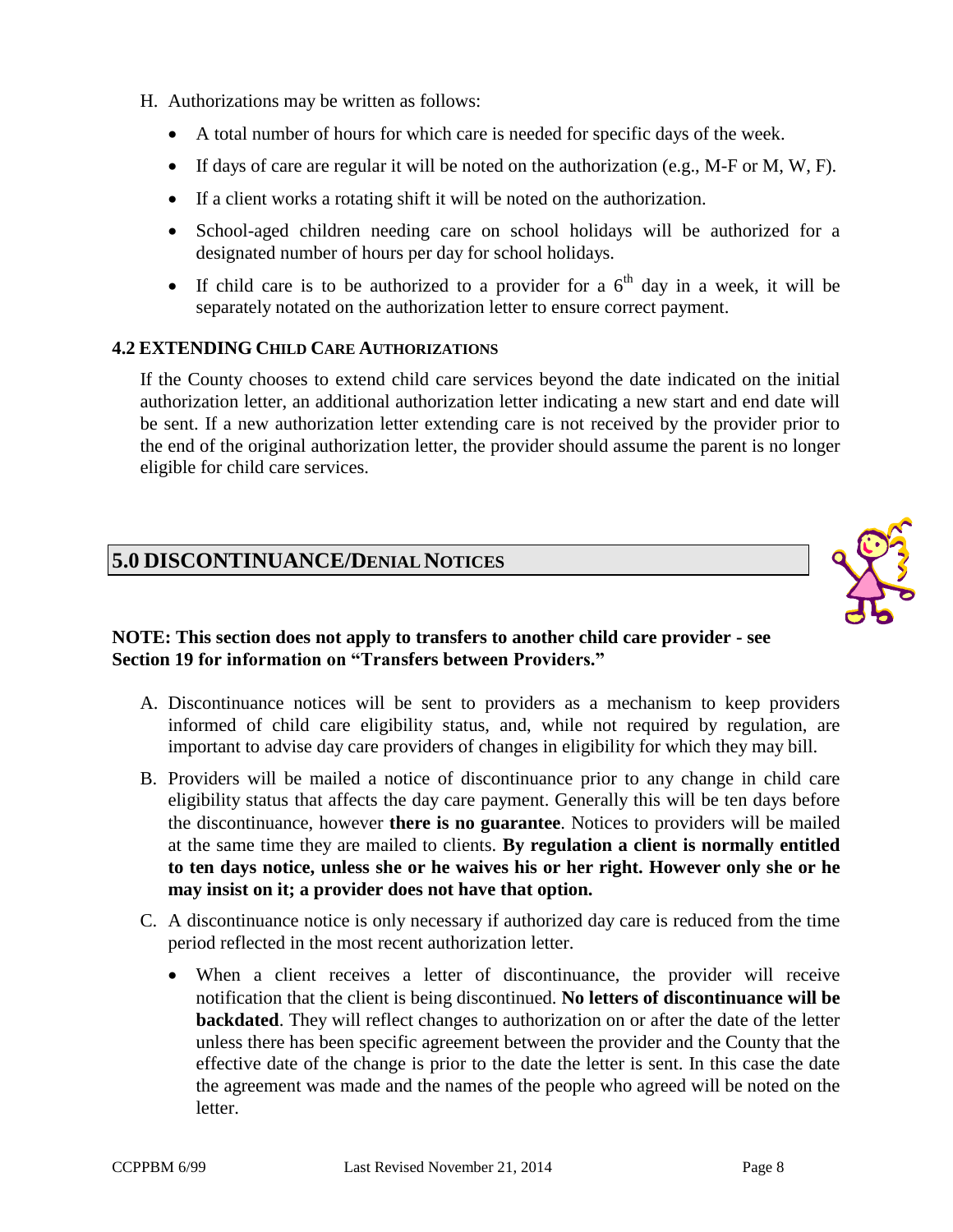- Day Care Services, Protective/Preventive, or Foster Care will send a "disregard discontinuance" notice if the client corrects the problem that caused them to receive discontinuance notice. JOBS*plus!* And Foster Care Child Care will send a new authorization notice if care is to be continued.
- D. Providers will not be paid beyond the date noted on the discontinuance notice.
- E. Participants may be discontinued from child care assistance if it is determined that funding limitations exist. Priority for continuing assistance will be outlined in the County's Consolidated Services Plan. Available on the County website at <http://www.ongov.net/dss/dayCare.html>
- F. Ten days' notice cannot be guaranteed when a child is placed in foster care. Also, no payment can be made from the time the child is placed in foster care.
- G. Providers will be mailed a notice of denial when an application for Day Care Services has not been approved.

# **6.0 BILLING**

## **6.1 BILLING/PAYMENT PROCESS**

- A. All child care providers are expected to submit their billings for services after the last business day of the month.
- B. The County is committed to sending out provider payments for services in a timely manner. In most instances, payments will be made by the  $15<sup>th</sup>$  business day of the month providing bills are received from the provider.
- C. The Financial Operations Department will not accept any calls regarding current payments until after the  $10<sup>th</sup>$  business day of a month. After the  $10<sup>th</sup>$  business day, a provider with questions may call the Financial Operations Department between 11:00 am - 12:00 pm and 2:00 - 4:00 pm at 435-2947.
- D. **Important: Providers may only bill for days a client worked or was in an assigned activity. If you believe a client is not utilizing child care for the purpose authorized (e.g., not working, not participating in employment activities or service activities) contact the assigned worker.**

## **6.2 OBTAINING BILLING FORMS**

Billing forms may be obtained at:

- 1. **Financial Operations Division** 4<sup>th</sup> floor Civic Center 421 Montgomery St Syracuse, NY 13202
- 2. Day Care Services Unit 5<sup>th</sup> floor Civic Center 421 Montgomery St. Syracuse, NY 13202
- 3. **JOBS***plus!* 677 S Salina St Syracuse, NY 13202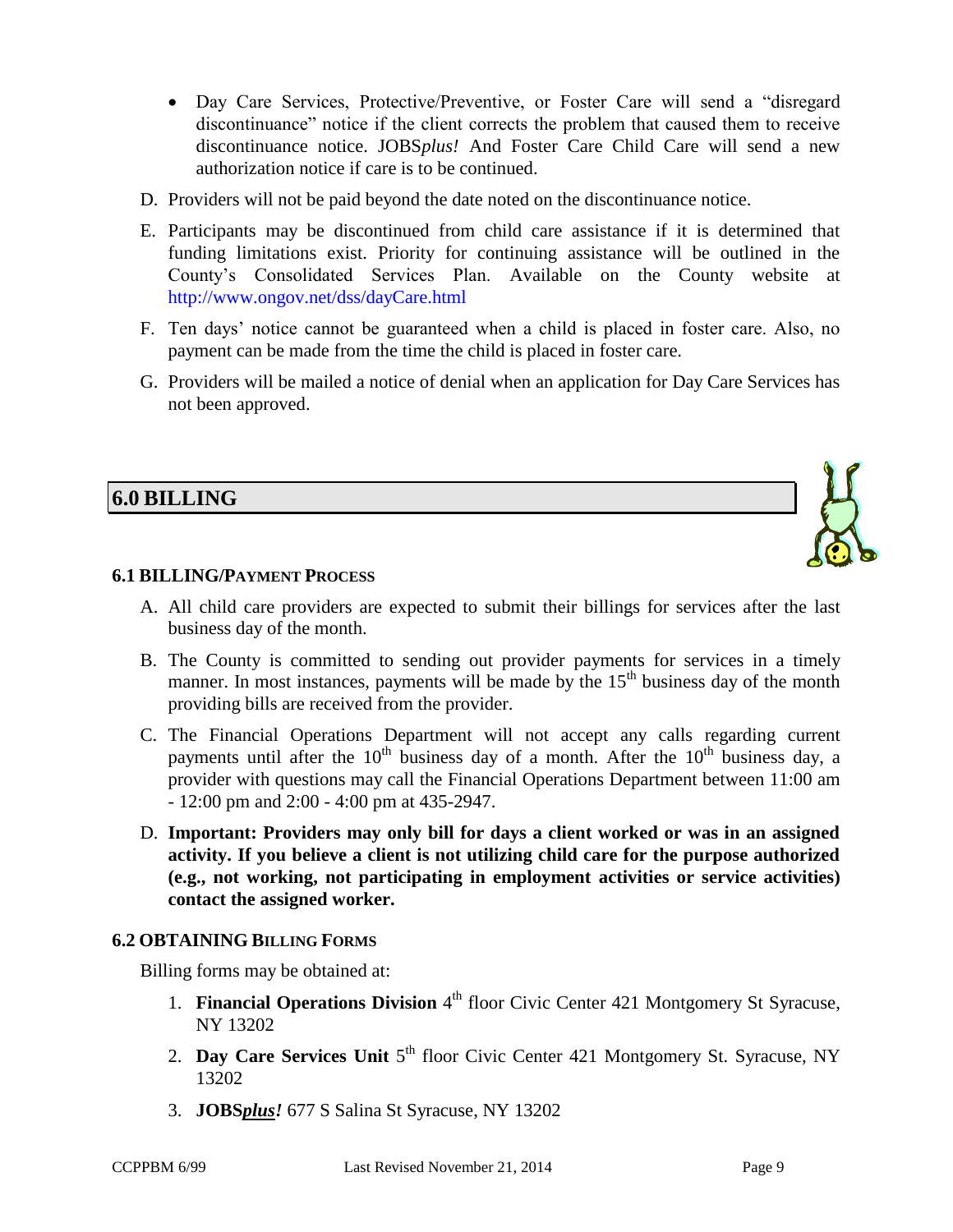4. **Child Care Solutions** 6724 Thompson Rd Syracuse, NY 13211

#### **6.3 COMPLETING THE BILLING FORMS**

- A. **DO NOT** submit a billing form if you do not have an authorization for a child.
- B. To be paid you must submit a *Request for Payment Form.* No later than the end of the next calendar quarter from the last date of service reflected on the bill.
- C. All day care billing forms should be sent to:

Financial Operations-Accounting 4<sup>th</sup> Floor, Civic Center 421 Montgomery Street Syracuse, New York 13202

or deposited in the drop box located near the Civic Center Madison St. entrance.

- D. Keep a record of your billing forms and a record of the expected amount owed to you by the Onondaga County Department of Social Services-Economic Security.
- E. *Request for Payment Forms* should be completed as follows:
	- 1. Print your name, address, and phone number.
	- 2. Print vendor number (found in the upper right hand corner of the remittance statement).
	- 3. Print month and year of service billed (submit only one set of billings per month).
	- 4. Case information: use only one line per child, print case number (if known), case name, child's name and age. All children being provided day care can be listed on one form. Individual forms for each child/family are not necessary. Foster Care children will be billed on the same form as all other children.
	- 5. Licensed/registered providers fill in the actual number of hours of service provided by listing the actual times the child arrived and left care each day. Legally exempt/informals must enter start and end times.
	- 6. If a child is authorized for care before and after school plus school holidays and is in attendance for a full day that is not a school holiday the provider must include an explanation as to why the child is in care and not in school (e.g., sick).
	- 7. Compute billing charges. (OCDSS-ES Financial Operations will complete the OCDSS-ES only section; however, you may complete the provider section for your own benefit.)
		- Using appropriate weekly, daily, part-day, or hourly rates, calculate the total charge.

*Note: When a month ends in mid-week, the daily rate is used for each day in the beginning of the week that falls in the month being paid (if the hours total 30 or more the weekly rate would be used). The next month if in the remainder of the week the child ends up reaching 30 hours for the week then the weekly rate is applied. From the weekly amount, the amount already paid the previous month is subtracted out. A week is defined as starting on Monday and ending on Sunday.*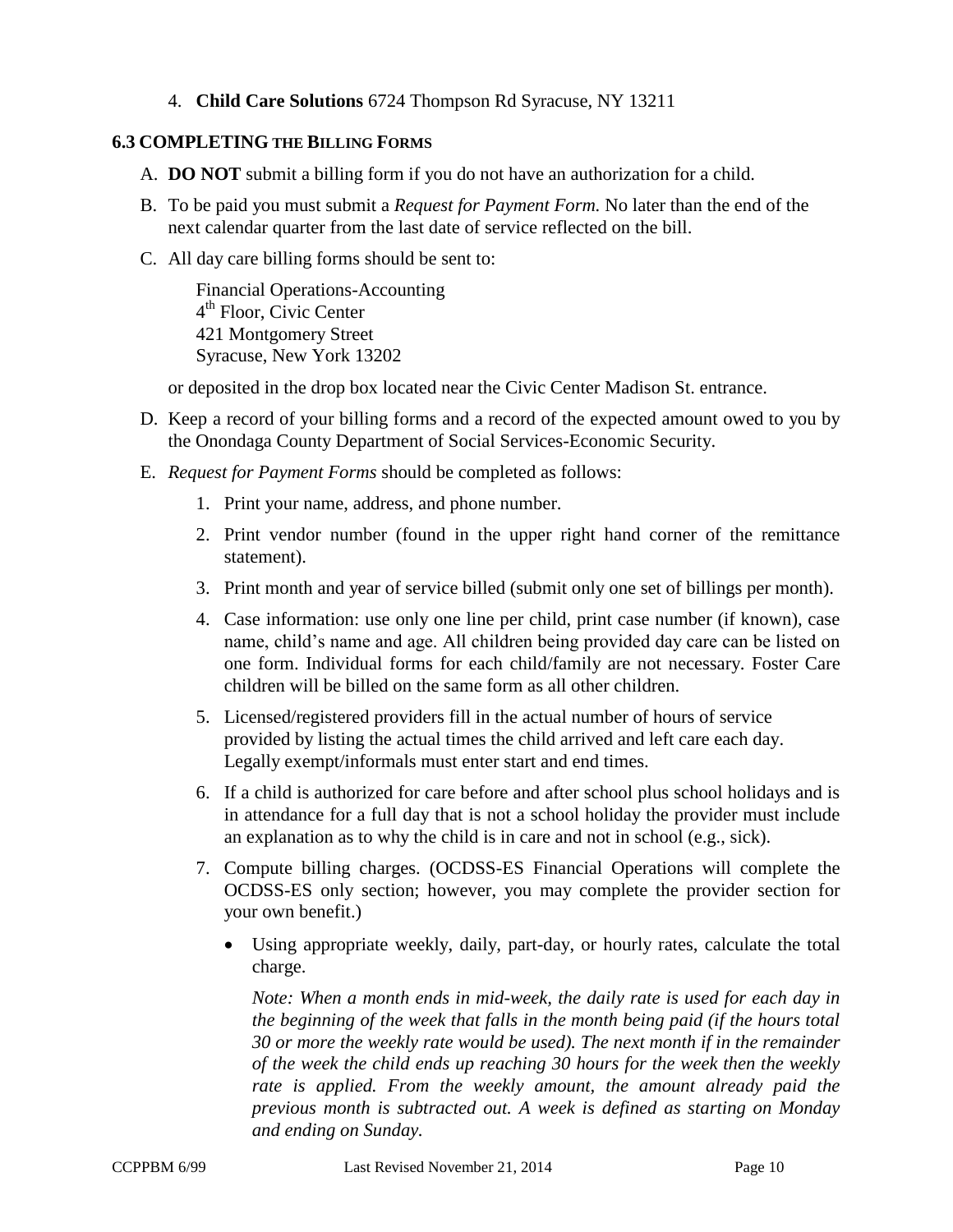*If the hours that fall in the first month are 30 or greater, the weekly amount is paid. Any remaining days in the next month will be ignored since the provider has already received payment for that week.* 

- Deduct the parent fee.
- Deduct any contribution from a non-custodial parent.
- Final total is the Social Service Charge. (The expected amount from OCDSS-ES.)
- 8. (a) For licensed/registered providers: sign and date bill (unsigned bills will be returned for signature, thus delaying payment).
	- (b) For legally exempt/informal providers the bill must be signed by the parent along with being signed and dated by the provider

## **Note: Do not submit your bill until all service for the month has been completed.**

## **Note: Incomplete, unsigned, unreadable bills and bills that are submitted before all service for the month has been provided will be returned. Example: a bill submitted on 5/27 with an entry for 5/28 would be returned.**

#### **6.4 PARENT FEES/FAMILY SHARE**

- A. It is the provider's responsibility to collect the parent fee/family share, and to notify the client if the parent fee/family share is late. The parent fee/family share is paid directly to the provider.
- B. The provider is responsible for maintaining a ledger of parent fees and family shares collected, showing date received and amount received for each child, as well as the method by which paid(i.e., cash or check with check number)
- C. Providers should send notice to the County if the parent fee/family share is late, and the County will either work with the client to adjust his or her budget and parent fee/family share if an error has been made, or send the client a discontinuance notice.
- D. The provider is responsible for notifying the County of any late parent fee/family share. In the event that the provider fails to notify the County of late parent fees/family shares, and the client wishes to transfer to another provider, the maximum the client will be required to pay prior to transferring to another provider will be the parent fee/family share owed, or \$250, whichever is less. Any remaining balance would be a private matter between the provider and the client.
- E. The parent fee/family share is deducted on a weekly basis (Monday Sunday). The parent fee/family share is subtracted from the amount paid each week. If the parent fee/family share exceeds the payment for one child the remainder is applied to any siblings in care. No excess parent fee/family share is carried over to the next week. In split week situations any remaining parent fee/family share will be applied to any additional payments that fall in the next month.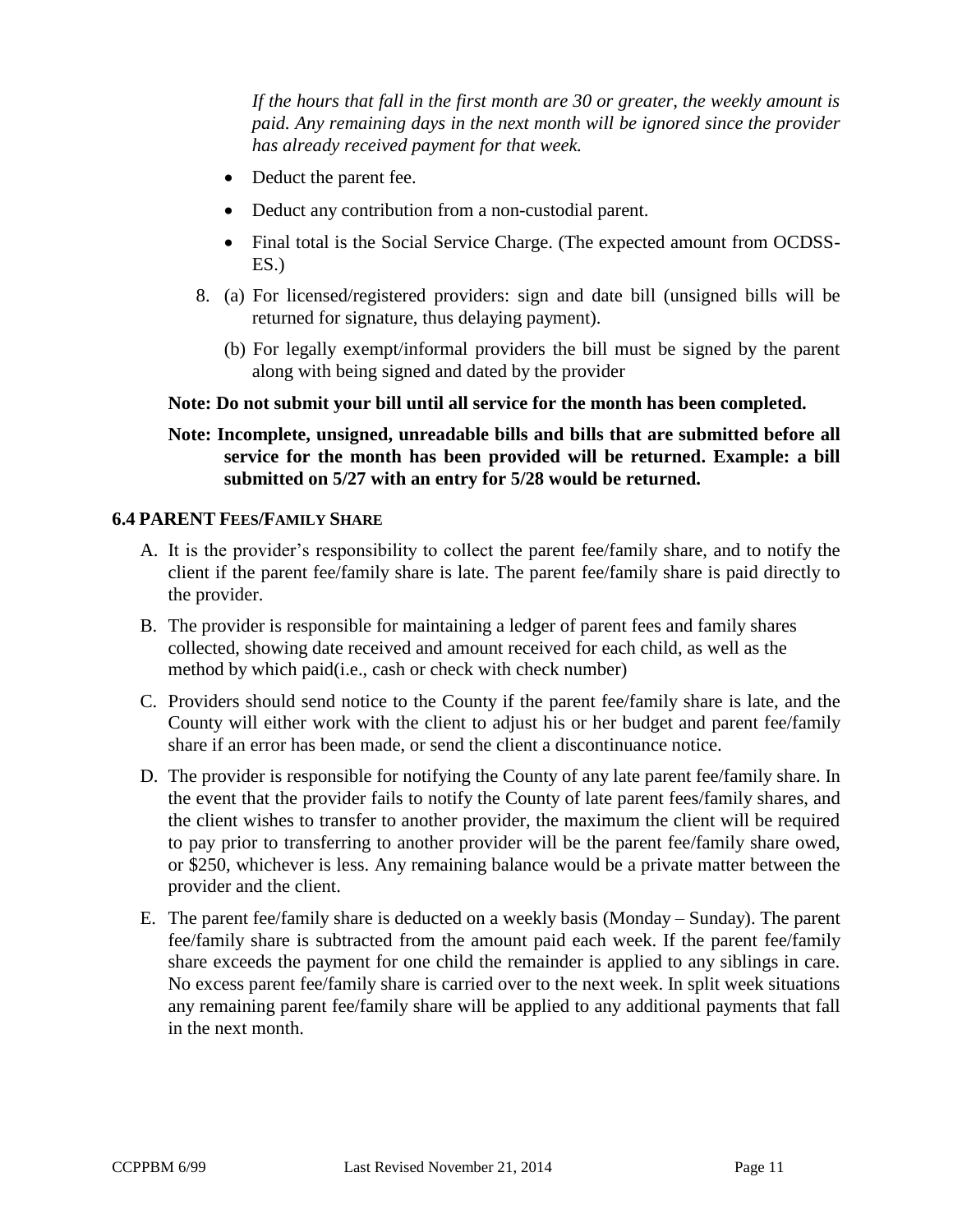## **6.5 NON-CUSTODIAL PARENT CONTRIBUTION**

Family Court, or any court which has jurisdiction on child support issues, may order the noncustodial parent to pay toward the cost of child care. The child care provider will be informed of the non-custodial parent's contribution on the authorization letter.

## **6.6 PARTIAL PAYMENTS**

The County will pay for all cases that are authorized on bills submitted by providers. If a bill contains a case(s) that initially does not have an authorization, Accounting will attempt to process further payment as quickly as possible once there is an authorization on the system for that case(s). It is anticipated that payments for cases whose authorizations have been corrected should be before the end of the month.

## **6.7 BILLING ERRORS AND OMISSIONS/RE-BILLING**

Providers are responsible for carefully reviewing bills for accuracy before submitting them. However if a billing error is discovered, a provider may re-bill within 6 months of the original billing. However, if a billing error is discovered, a provider may request permission to submit an amended bill within 90 days of the date the original bill was submitted. The County reserves the right to deny the request to submit an amended bill and place the billing issue into administrative review as provided in 18NYCRR 415.4.

## **6.8 OVERPAYMENTS**

In the event of an overpayment OCDSS-ES reserves the right to seek restitution from a provider regardless of whose error caused the overpayment.

## **6.9 BILLING DISPUTES/APPEAL PROCESS**

In the event of nonpayment for services for a client of the provider, the following procedure shall be followed until the variance is settled.

- 1. The provider must first review his or her work in an effort to find any error that may have caused the nonpayment.
- 2. The provider must notify the client's caseworker for authorization issues.
- 3. The provider may appeal to the supervisor of the worker.
- 4. The provider may appeal in writing to the Division Director of the unit that is authorizing the child care or to Theresa Dimovski-Financial Operations if it is a payment calculation/accounting issue not an authorization issue. Contact information is listed in the cover letter to this manual.

As a final avenue of appeal, the provider may petition in writing to the Commissioner of Social Services, John H. Mulroy Civic Center, 12<sup>th</sup> Floor, 421 Montgomery Street, Syracuse, NY 13202

# **6.10 REGISTRATION FEES/ACTIVITY FEES/OTHER FEES**

 Registration fees will be paid only to Day Care Centers. The County may pay a registration fee if it is charged as a *one-time only* fee and then only once per center per child. Registration fees may only be charged to the County if they are also charged to private pay parents/caretakers.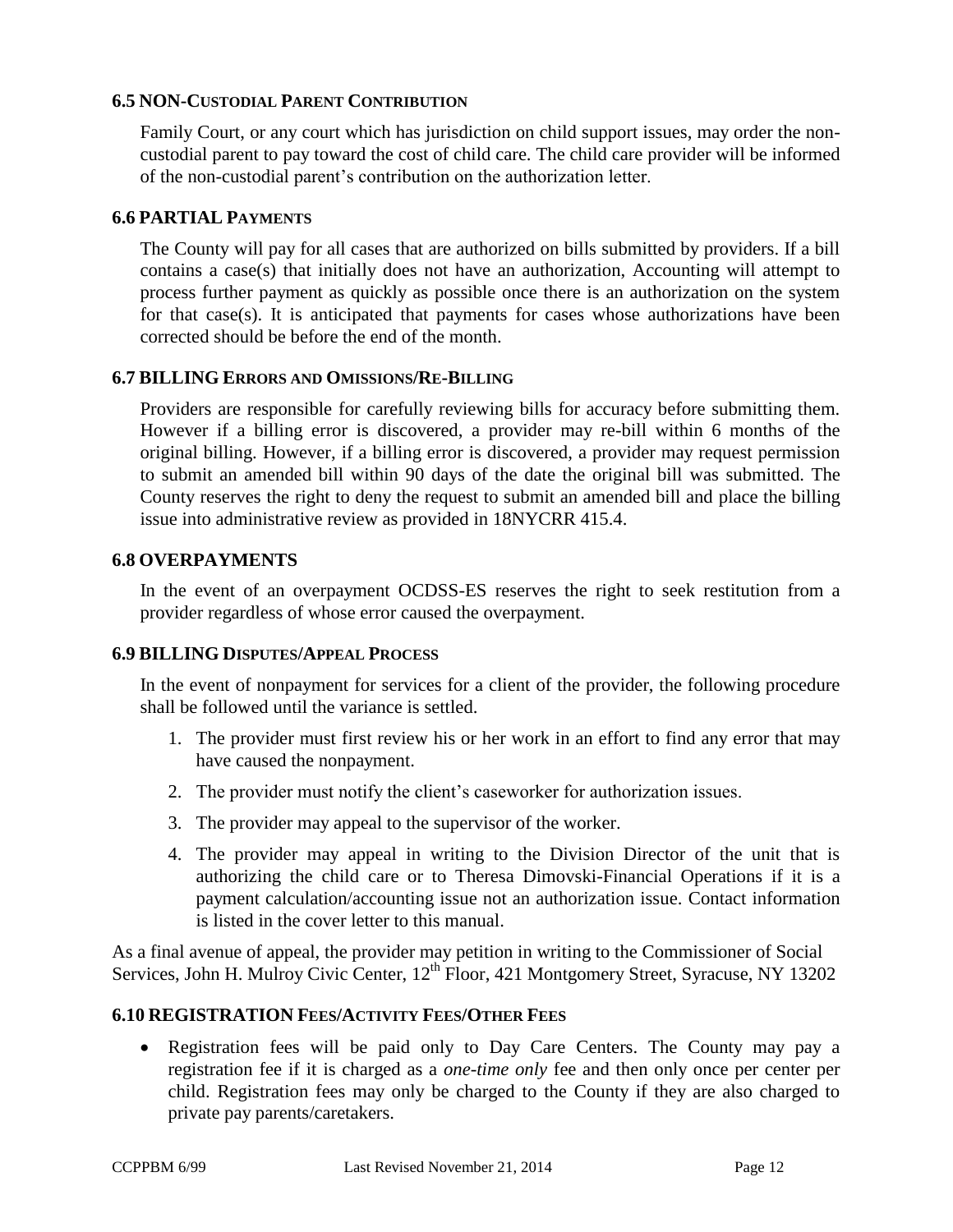The County will not pay activities fees.

# **7.0 PROVIDER RECORDKEEPING**



Licensed\Registered providers are required to maintain an attendance sheet. The attendance sheet must indicate the actual drop-off and pick-up times for each child and be signed by the person escorting to the site. Unless requested by the Financial Operations department, do not send these sheets with your billing forms. You are required to maintain these records for least 7 years from the date of service and have them available for review by OCDSS-ES. The provider is responsible for maintaining a ledger pf parent fees and family shares collected, showing date received and amount received for each child, as well as the method by which paid(i.e., cash or check with check number).

# **8.0 FRAUD**

# **8.1 FRAUD ALLEGATIONS CONCERNING PROVIDERS**

- A. Cases will be referred to the OCDSS-ES Investigations/Fraud Division anytime there is a question regarding any suspected misuse of the program, misrepresentation of eligibility documentation, suspected fraudulent bills submitted by a child care provider, or a provider receiving benefits or payments he or she was not entitled to receive.
- B. Allegations of provider fraud will investigated by the OCDSS-ES Investigations/Fraud Division. Failure to fully cooperate with the investigation may result in discontinuance from the child care program.
- C. Payments will continue to the provider until the OCDSS-ES Investigations/Fraud Division informs the Financial Operations Division to defer payments. The provider and/or the client will be notified that an administrative review is ongoing, subject to the provisions of 18 NYCRR 415.4.
- D. Upon preliminary review of possible child care provider fraud, the provider will be interviewed by a fraud investigator and program or accounting staff as necessary.
- E. Upon a finding of fraud or improper billing, the provider will be required to make full restitution to the County by means of a repayment agreement developed by either the Investigations/Fraud Division or the Financial Operations Division. If a provider is found to have committed a pattern of improper billing and/or fraudulent acts in billing after being afforded an administrative review, the provider may be disqualified from participating as a provider in the subsidized child care program for a period of 5 years., under 18 NYCRR 415.4. Failure to enter into the repayment agreement will result in discontinuance from the child care program until such time as a repayment agreement is established. Failure to make timely and complete payment as required by the Repayment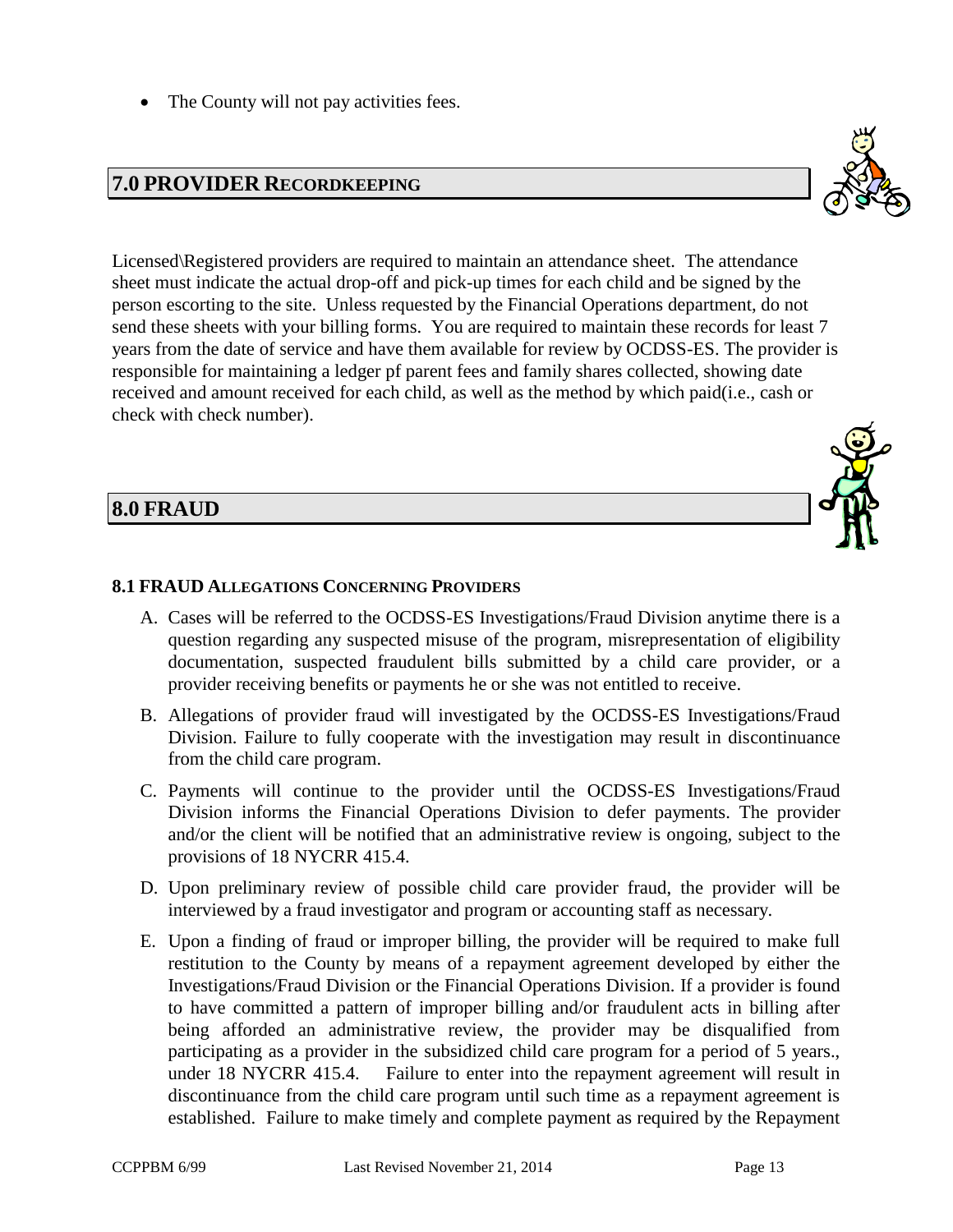Agreement or restitution order before the end of (5) years following the date of the disqualification, will result in permanent disqualification from providing subsidized child care under this program.

## **8.2 FRAUD ALLEGATIONS CONCERNING CLIENTS**

- A. Cases will be referred to the OCDSS-ES Investigations/Fraud Division anytime there is a question regarding any suspected misuse of the program, misrepresentation of documentation of eligibility, suspected fraudulent bills submitted by a client receiving benefits or payments she or he was not entitled to receive.
- B. If the Investigations/Fraud Division determines that a fraudulent act has occurred, the client's case will be closed and the provider will receive a discontinuance notice. In some cases a client will enter into repayment agreements and his or her case will remain open. In other instances, the case may be referred to the District Attorney's office.

# **9.0 RATES**

- A. OCDSS-ES will not pay more than providers charge private pay clients. OCDSS-ES *cannot* pay more than the market rates established by New York State Office of Children and Family Services (OCFS). A provider may not charge OCDSS-ES more than she or he charges private pay clients. If a provider wishes to change the rate charged during the year she or he may contact the Financial Operations Division to request an updated "private pay" letter. OCDSS-ES reserves the right to make only one rate adjustment per year. Providers must have a private pay letter on file before they will receive a child care payment from OCDSS-ES.
- B. OCDSS-ES will pay providers by the type of provider and the age of the child.
- C. Change in age category if a birthday occurs which will result in a change in rate for a child, the new rate will become effective the first day of the following billing period. When a child turns 13 years old, all child care will be terminated effective on his or her birthday, unless the child is receiving Preventive Day Care. Then on a case-by-case basis care may be continued until the end of the school year. Also child care may continue beyond a child's 13<sup>th</sup> birthday if there is existing medical documentation that the child needs continuing care.

| Weekly   | These rates are applied when child care services are provided<br>for 30 or more hours over the course of five or fewer days in a<br>single week. |
|----------|--------------------------------------------------------------------------------------------------------------------------------------------------|
| Daily    | This rate is applied when the child care services are provided<br>for at least six but fewer than 12 hours per day.                              |
| Part Day | This rate is applied when the child care services are provided<br>for at least three but fewer than six hours per day.                           |
| Hourly   | This rate is applied when the child care services are provided<br>for fewer than three hours per day.                                            |

D. The following rate definitions apply per NYS regulations: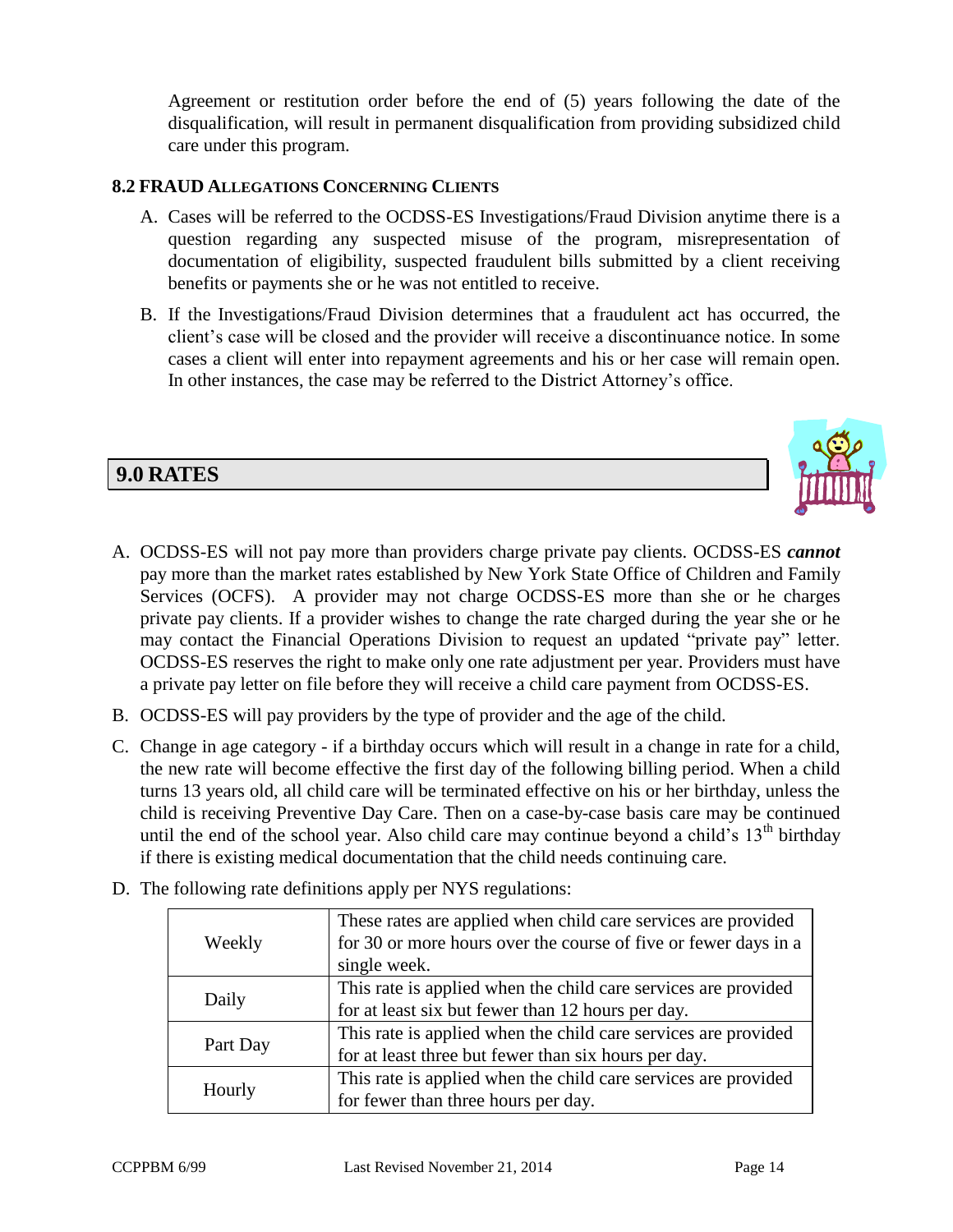F. If a provider changes from one provider type to another (e.g., from Family Day Care to Group Family Day Care) it is the responsibility of the provider to notify Theresa Dimovski, Financial Operations Division (435-2947) of the

change in provider type. The appropriate pay rate changes will then be made. The provider must submit a new private pay letter and copy of the new license. Any increase in rates will be effective for the billings of the month in which the all required documents are received and accepted by OCDSS-ES, e.g., if all documents are returned and accepted in January, January's billings received in February will be the first paid under the new rate.

# **10.0 ROTATING SHIFT**

- A. Authorization letters for clients with rotating shift schedules will contain the maximum hours of care the client may need.
- B. Verification that child care is provided only during hours the client is working will be accomplished through the recertification process, random checking, and fraud investigations.

# **11.0 SEPARATE PROVIDER/CLIENT AGREEMENTS**

Providers can enter into separate agreements with OCDSS-ES clients concerning issues such as notification of withdrawal, pick up times, lateness.

# 12.0 **SCHOLARSHIP** PROGRAMS

Any provider who establishes and operates a scholarship program for private pay clients must do all of the following:

- Collect donations or conduct fundraisers for the scholarship program that have been specifically earmarked for the scholarship program;
- Designate a fund or account separate from his or her operating account for scholarship funds;
- Develop an application process for the funds that does not discriminate against OCDSS-ES clients;
- Establish clear eligibility requirements; and





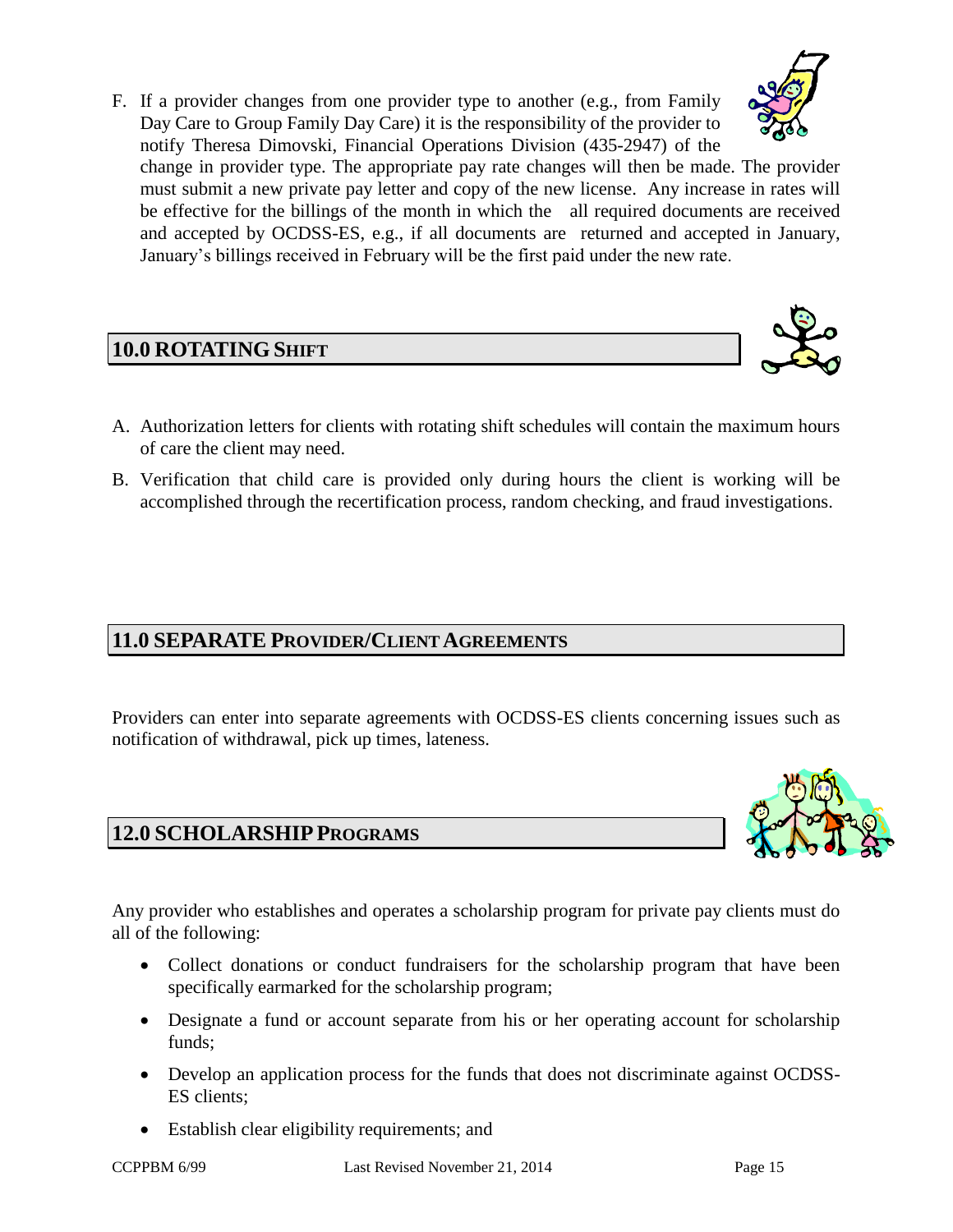Provide OCDSS-ES with above information.

# **13.0 CHILDREN WITH SPECIAL NEEDS**

- A. OCDSS-ES is authorized to pay a higher rate for children with special needs. The provider must complete a special needs application.
- B. The additional funding is available:
	- For a child who meets the criteria for special needs (refer to application for special needs funding) and meets all other eligibility criteria for child care funding;
	- When a completed application with all appropriate verification is submitted and approved;
	- Only for the period of approval; and
	- Only for incurred additional costs as the result of caring for such children.
- C. A new application re-verifying all eligibility criteria must then be submitted prior to the end of the approval period if ongoing funding is being sought.
- D. Applications are available online at [Special Needs Application](http://www.ongov.net/dss/documents/SpecialNeedsApplication.pdf) or by calling –Ann Ricciardiello 435-5683 ext.4184. Requests should be submitted to the Day Care Division, 5th Floor, Civic Center, 421 Montgomery Street, Syracuse, NY 13202.
- E. Further information about apply for Special Needs funding, including current maximum rates is available in the [Special Needs Cover Letter](http://www.ongov.net/dss/documents/SpecialNeedsCoverLetter.pdf)

# **14.0 SECURITY DEPOSITS**

OCDSS-ES does not pay security deposits.

# **15.0 TAX REPORTING**

All child care payments made to providers over \$600 annually must be reported to the Internal Revenue Service (IRS). An IRS Form 1099 will be submitted to the IRS reporting all County child care payments. You are required to report this non-employee compensation on your tax return and you are allowed to take business expenses against the income. For more information contact the IRS or your tax advisor.



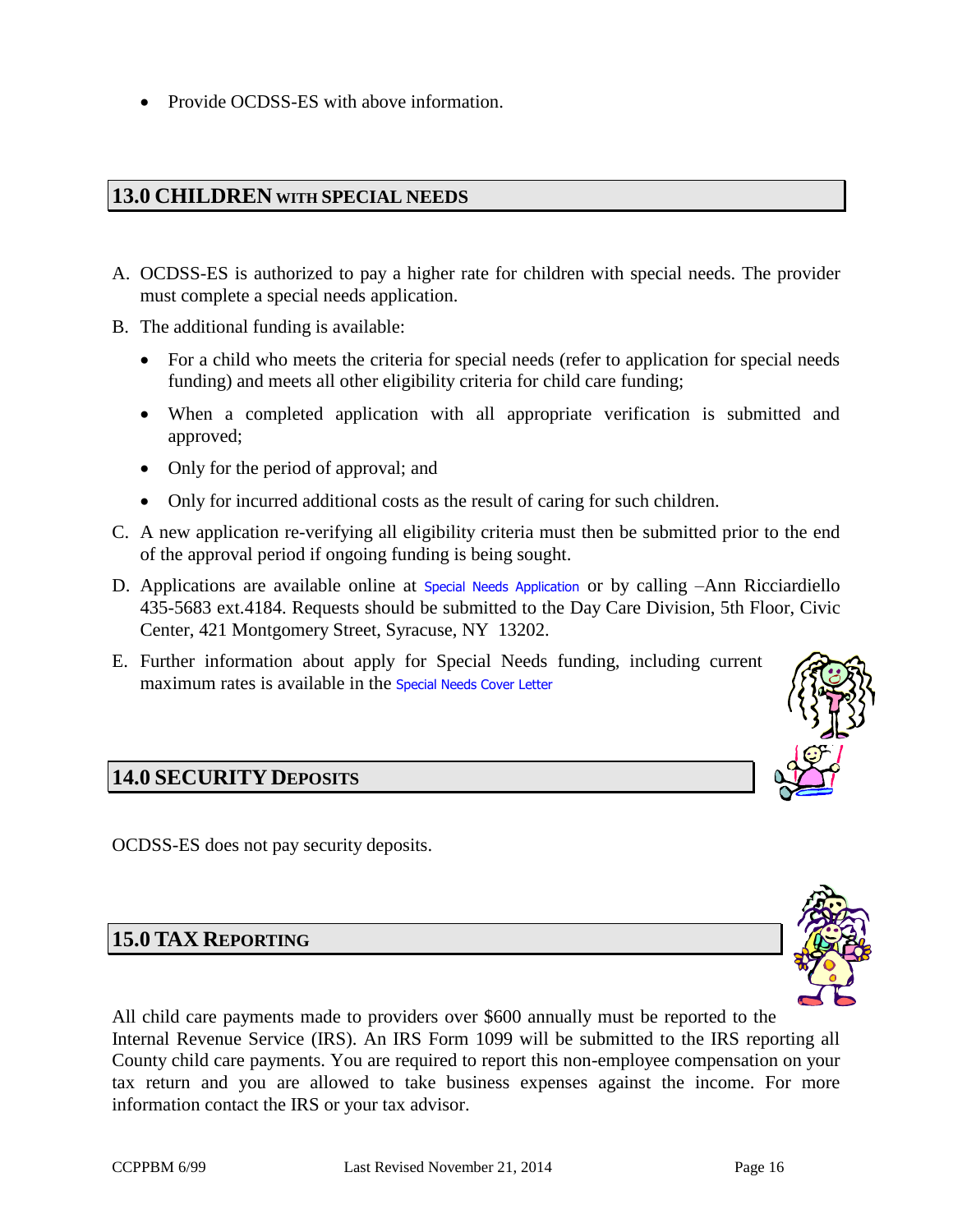A provider cannot be paid until an IRS W-9 form is completed and returned to OCDSS-ES.

# **16.0 TRANSPORTATION**

Transportation for child care will only be provided and paid where permitted by applicable state regulations. OCDSS-ES will pay for Day Care Center operated/contracted transportation services based on client need as long as the total charge for the client is less than the state-approved market rate for the center if being paid with child care funds. Payments for Day Care Center operated/contracted transportation services may exceed market rate if paid through JOBS*plus!*.

Day Care Centers offering transportation must have filed documents stating that the transportation services are operated or contracted for by the center and the rates charged must be filed annually with OCDSS-ES Financial Operations.

No other transportation costs related to child care can be paid.

# **17.0 TRANSFERS BETWEEN PROVIDERS**

*Note: Procedures regarding transfers are different than those for discontinuances of care (see Section 7.0)*

- A. OCDSS-ES policy is that a client has the right to choose his or her child care provider, and therefore may transfer to a new provider. **OCDSS-ES will issue a notice to the provider as required**; however, OCDSS-ES does require that a new authorization be in effect before the client may begin to use a new provider.
- B. Existing authorizations are only valid for the provider indicated on the authorization letter. Switching children from one site to another, even within the same day care organization, must be prior approved. **The earliest effective date of such a transfer will be the date OCDSS-ES is notified and approves of the change in provider. The start dates of these authorizations will not be backdated**, unless a verbal agreement between the child care worker and the provider has been reached and this must be written on the letter.
- C. Providers who choose to accept children prior to receiving written authorization or prior to the start date, or after the end date, as indicated on the authorization letter are doing so AT THEIR OWN RISK.
- D. Before a client who is receiving child care assistance through the Day Care Services Unit is permitted to transfer to a new child care provider, she or he must notify the child care worker. The Day Care Services Unit worker will contact the former provider and check on the payment of outstanding parent fees/family share. If parent fees/family share are paid, the worker will authorize child care with the new provider. The provider is responsible for notifying OCDSS-ES of any late parent fee/family share. In the event that the provider fails to



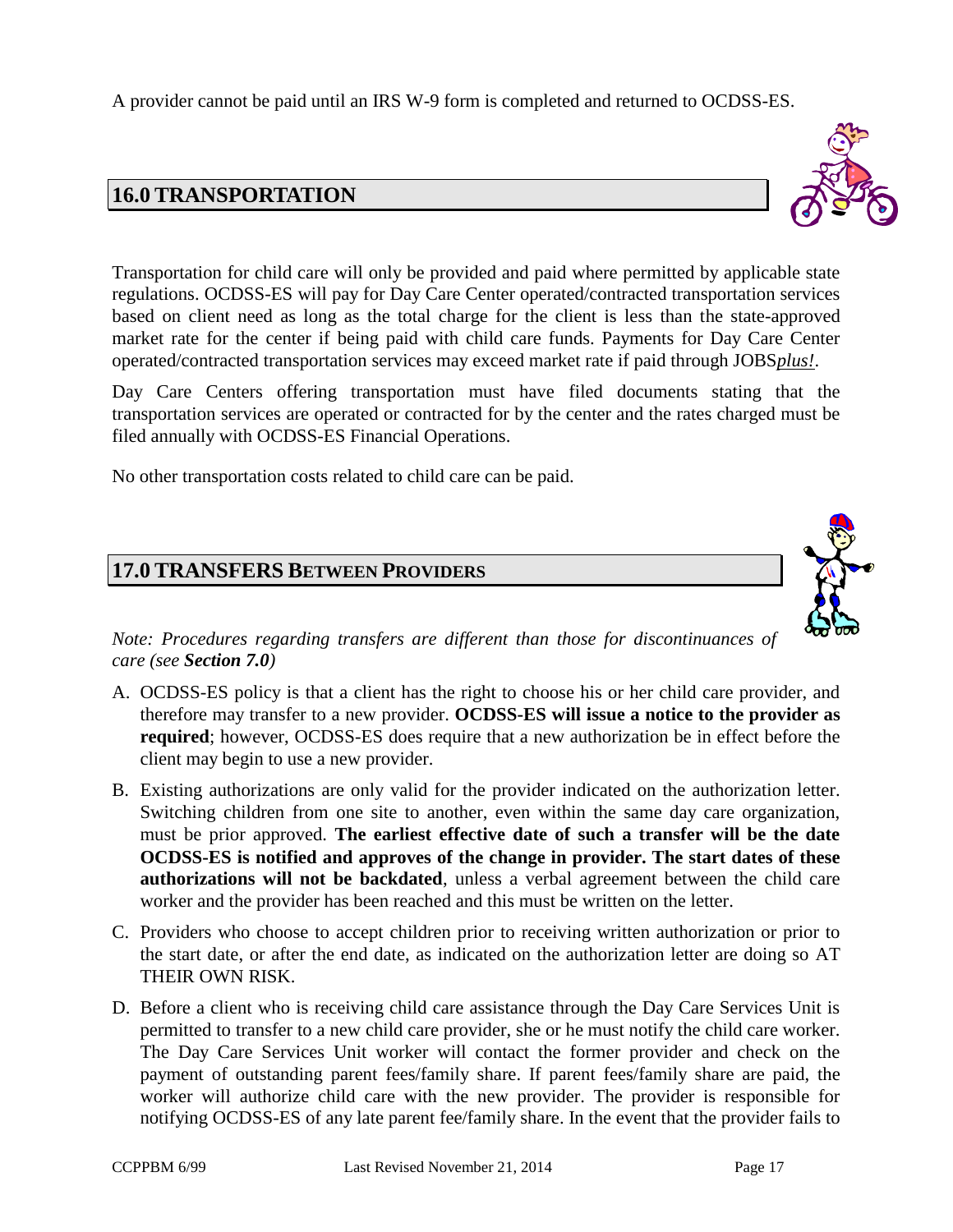notify OCDSS-ES of unpaid parent fees/family share, and the client wishes to transfer to another provider, the maximum the client will be required to pay prior to transferring to another provider will be the parent fee owed, or \$250 whichever is less. Any remaining balance would be a private matter between the provider and the client.

- E. Providers may choose to enter into an agreement with the client requiring the client to provide a certain number of days notice before the child is moved. This would be a contract between the client and the provider, one to which OCDSS-ES is not a party. Should the client violate this agreement the resolution is between the two parties involved.
- F. **Under no circumstances will OCDSS-ES pay two providers for the same time period.**

# **18.0 WAITING LISTS**

If it is determined by OCDSS-ES that child care spending is at a maximum level based on funding, a waiting list will be established. Interested parents can complete a waiting list application. Completed applications will be prioritized based on criteria in OCDSS-ES's Consolidated Services Plan. [\(CSP for Day Care](http://www.ongov.net/dss/documents/ConsolidatedServicePlan.pdf))

# **19.0 RESOURCES,INFORMATIONAL MEETINGS AND TRAININGS**

## **19.1 CHILD CARE RESOURCE CONTACTS**

Child Care Solutions is a resource for providers throughout Onondaga County. It is the primary child care referral source in OCDSS-ES. Child Care Solutions also administers the USDA Food Program, provides mini-grants to help providers, and holds training and meetings to benefit child care providers. For more information, contact 446-1220, [CCS@childcaresolutionscny.org](mailto:CCS@childcaresolutionscny.org) or visit their website at www.childcaresolutionscny.org.

#### **19.2 INFORMATIONAL MEETINGS**

A. Day Care Centers

Upon request OCDSS-ES will send representatives to the Day Care Center providers' meetings held at monthly at Child Care Solutions.

B. Family and Group Family

Semi-annual informational meetings will be held at OCDSS-ES for Family and Group Family providers in the spring and fall. Providers will be notified of the dates of these meetings through inserts with their payments and the dates will be listed on the website when scheduled. Pre-registration is required to attend these meetings.

#### *Note: These informational meetings are NOT trainings.*